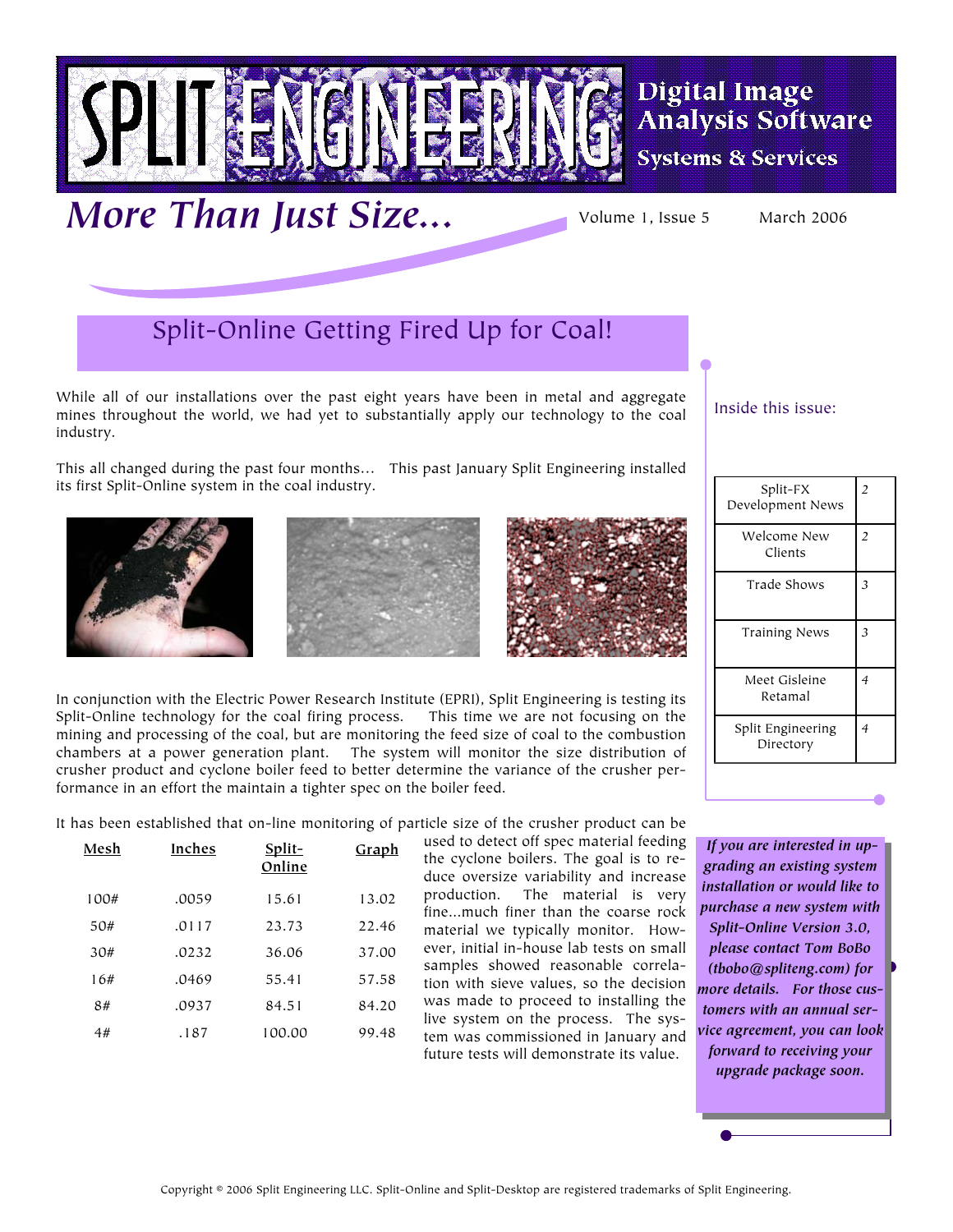# Split-FX Development News

In 2006, Split Engineering is on track to be awarded a research grant from the Transportation Research Board under their IDEA Program. The grant titled "Application of Three-Dimensional Laser Scanning for the Identification, Evaluation, and Management of Unstable Highway Slopes" will further the development of the Split-FX software package for Split Engineering and will provide new methodologies and specific tools for the management of unstable highway slopes.

Despite the successful implementation of rockfall management systems, the identification and evaluation of comparatively high risk slopes remains a prohibitive task and one that is complicated by the broad range of geologic conditions that influence rockfall hazards. All Rockfall Hazard Rating Systems require a complete qualitative and quantitative geologic characterization of the individual rock slopes. This information is required in order to assess the stability of the cut and assign it a hazard rating. There is a desire to find new ways of collecting data in order to reduce field time, eliminate errors associated with identification difficulties, eliminate safety constraints, and to remove human bias and subjectivity. Many of these problems may be eliminated through the application of laser based, three-dimensional imaging and advanced 3D image processing algorithms.

The proposed project focuses on the development and application of software that utilizes three-dimensional laser scanning technology for automated geologic characterization and stability assessment of highway rock cuts. With the ability to automatically determine a wide ranging suite of geologic characteristics in a rapid and accurate manner, and provide "asbuilt" engineering and hazard analyses, the developed software will act as a centralized, digitally based system for the collection, analysis, and dissemination of geologic data and rock cut information. This will increase the efficiency and precision of data compilation, dissemination, and evaluation for rockfall hazard rating and management.

Each state's Department of Transportation will benefit from this research and Split Engineering will be working closely with the Colorado Department of Transportation and with the University of Utah for field study activities.





Point cloud of scanned roadway cut Field mapping measurements taken at site (left),  **Measurements derived automatically from point cloud data (right)**

## Welcome New Clients



BHP Billiton Tintaya CRC Mining Debswana Orapa Mine Dyno-Nobel Asia Dyno-Nobel Chile Newmont Mining Carlin SC7-Explosivos Industriales, Ltda.



Barrick Alto Chicama BHP Billiton Diamonds-Ekati EPRI-Ameren Sioux Luckstone Corporation

AMEC Chemical Lime Quadra Robinson



Minera Candelaria Minera Dona Ines de Collahuasi Phelps Dodge Candelaria Universidad de Santiago

Volume 1, Issue 5 Page 2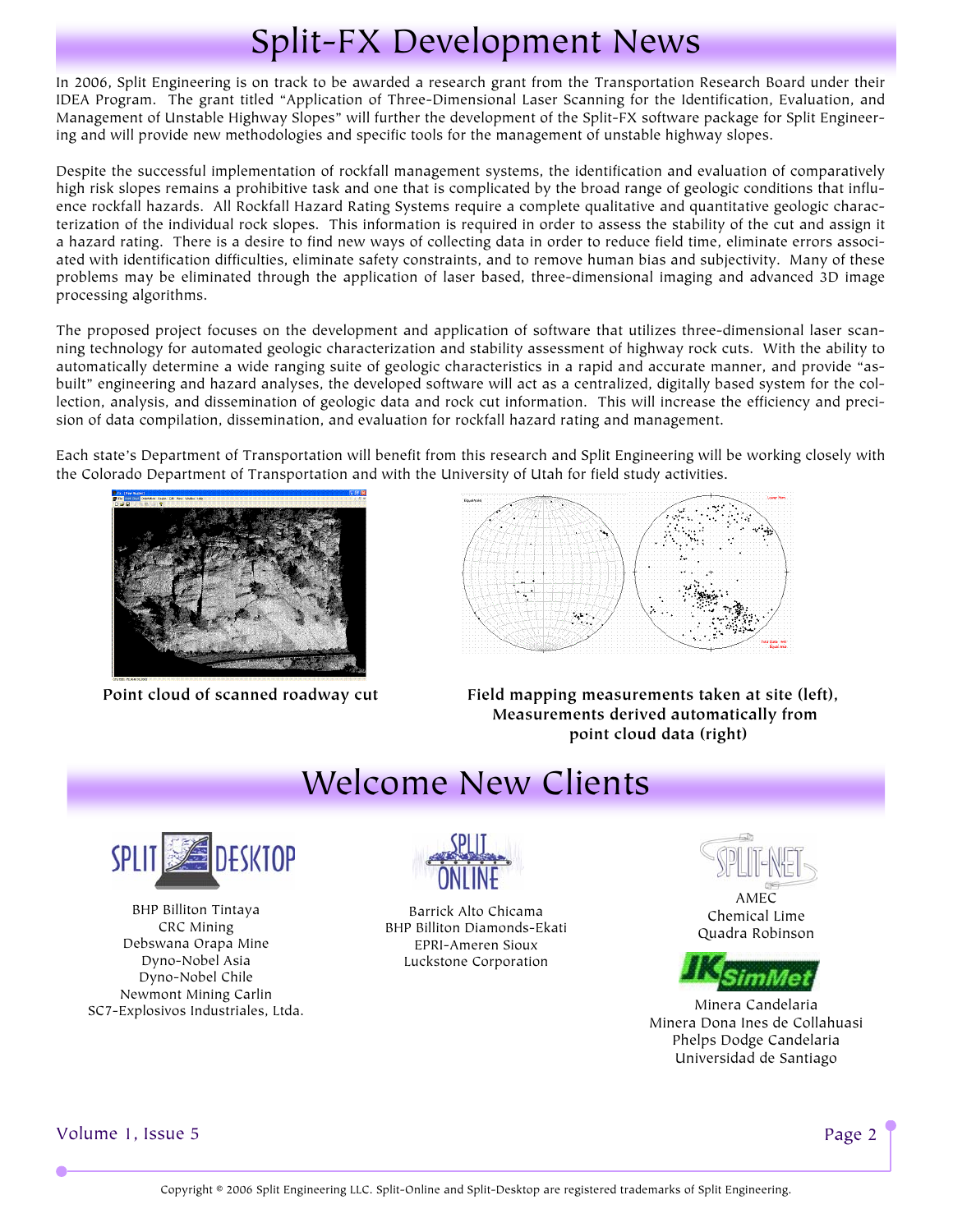## TRADE SHOWS

### Split Engineering will be attending the following trade shows and seminars

**SME Annual Meeting & Exhibit -** St. Louis, MO - March 27-29 (Booth 205) **SME Minnesota Section**—Duluth, Minnesota—April 11-12 (Booth10) **SME Colorado Section MPD**—Colorado Springs, Colorado—April 20-22 (Attendance) **FRAGBLAST**—Santiago, Chile—May 7-11 (Paper, Attendance) **EXPOMIN**—Santiago, Chile—May 23-27 (Booth 336-3) **ARMA Golden Rocks**—Golden, Colorado—June 17-21 (Booth, Attendance) **Exposibram**—Belo Horizonte, Brazil—September 13-15 (Booth, Attendance) **InfoMina**—Lima, Peru—September 19-22 (Attendance)



## TRAINING NEWS

The fastest and most effective way to be profitable with our products.

The mining and mineral processing markets are strong and companies are seeking expansion and investment opportunities. In addition to investing in new projects, mining companies need to re-invest in their human capital through education and training. These investments in human capital are necessary for the future of the industry. Split Engineering Chile is pleased to assist in this calling with following trainings.

#### **Flotation – JKSimFloat**

Training will be in Santiago, Chile from May 8th to 12th at Hotel Novotel, located near the Split Engineering Chile office.

This course will be a lecture by Dr. Sarah Schwarz, flotation specialist and consultant and Dr. Dan Alexander, Principal Consultant of IKTech.

Flotation course is not simply a JKSimFloat one. It is designed to give attendees tools and ideas of how to measure and optimize their circuits, bringing all measurements together in the simulator with JKSimFloat. The course goes through flotation basics, as well as sampling and mass balancing, through the various models that are incorporated in JKSimFloat.

#### **JKSimBlast (Advance)**

Training will be in Santiago, Chile from May 17<sup>th</sup> to 19<sup>th</sup> at Hotel Novotel.

This course will be a lecture by Mr. Mike Higgins, Director of Soft-Blast and the worldwide JKSimBlast expert. In addition, he will present a technical paper at FragBlast 8 (May 7 to 11).

This training is intended for advanced users of the software, which can be explosive consultants or mining company employees. Some of the subjects that will be treated are: blasting design bases, creation and charge a simple blast, selection and loading of delay detonators, import files from text file to 2DBench, blasting improvements, understand how data is created and blasting is executed to improve the performance, prepare reports, integrate JKSimBlast together with own mining system and develop an optimization detailed project.

#### **JKSimMet (Advance)**

Training will be in Santiago, Chile from June 5th to 9th at Hotel Novotel.

The course will be a lecture by Mark Richardson, Regional Consultant and Agent for the JKTech in North America.

This course is designed for users with prior experience in using the JKSimMet Mineral Processing Simulator. It consists of a series of "hands-on" workshops designed to focus on improving user's knowledge and skills for grinding circuit design, model-fitting and optimization with JKSimMet.

Page 3 and the state of the state of the state of the state of the More Than Just Size...